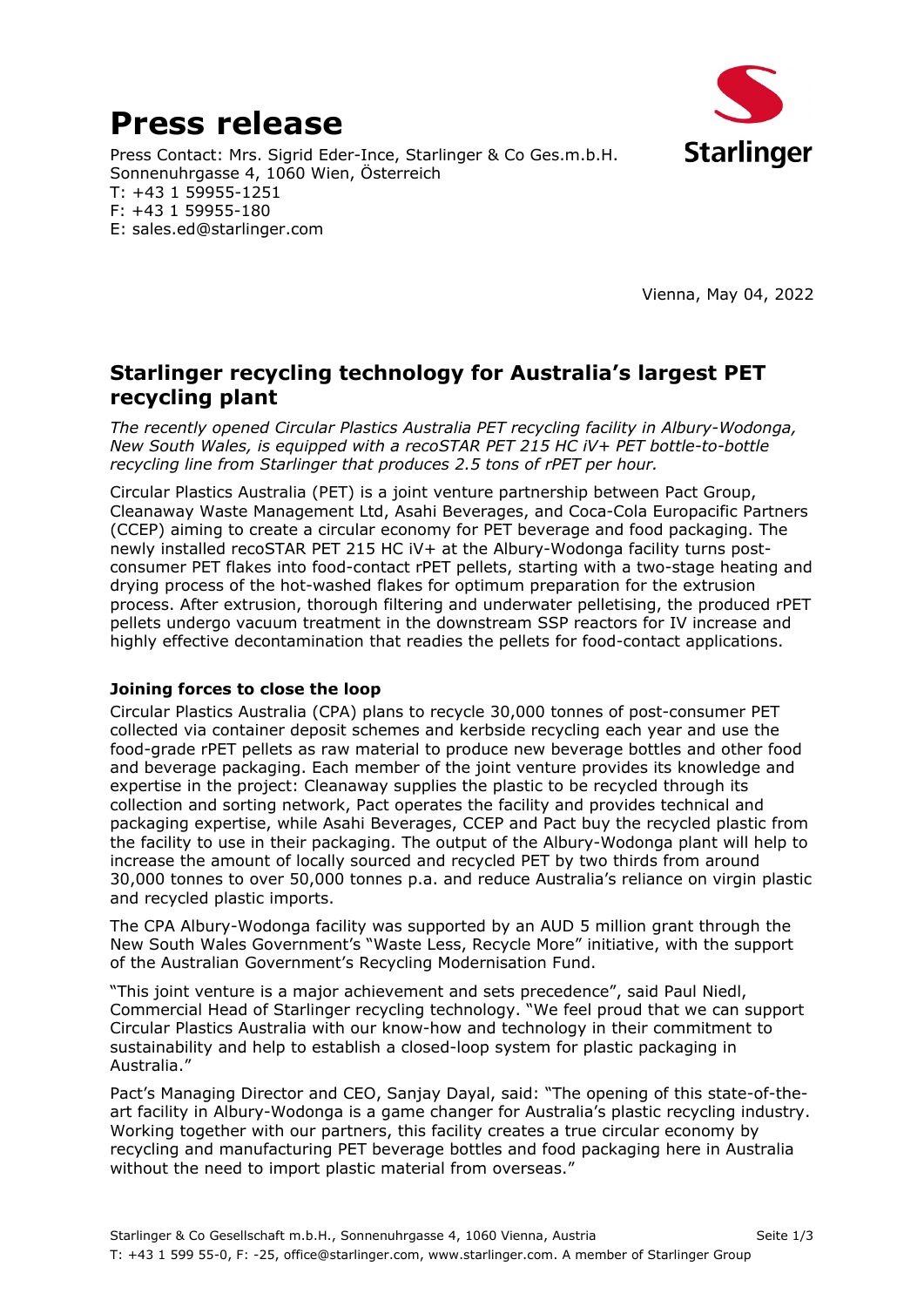

CPA is building a second PET recycling facility in Altona North in Melbourne, Victoria, which will be equipped with a Starlinger recoSTAR PET 330 HC iV+ recycling line featuring the largest SSP reactor currently installed worldwide. It will have the capacity to recycle the equivalent of around one billion PET beverage bottles each year. Construction has been scheduled to begin in April 2022 and be completed in 2023.

www.pactgroup.com www.cleanaway.com.au www.asahi.com.au www.cocacolaep.com/au

Words: 512 Characters (including spaces): 3495

#### **Images and captions:**

1 SSP reactors: Vacuum treatment in the viscoSTAR SSP reactors for IV increase and decontamination makes the recycled PET safe for food-contact packaging. ©CPA

2\_rPET\_UWP: The rPET pellets will be used for producing new food and beverage packages – a perfect example of a functioning circular packaging system. ©Starlinger

#### **About Starlinger recycling technology**

Starlinger recycling technology is a division of Austrian-based Starlinger & Co GmbH, world market leader in the field of machinery and complete lines for woven plastic packaging production. For more than 30 years Starlinger recycling technology has been providing machinery solutions for the recycling and refining of a wide scope of plastics such as PE, PP, PA, PS, BOPP and PET. Starlinger PET recycling systems produce foodsafe rPET and are approved for use in food applications by many brand owners as well as various national and international authorities. The worldwide sales and service support network and technical consulting service help customers to achieve optimum results in the manufacturing process.